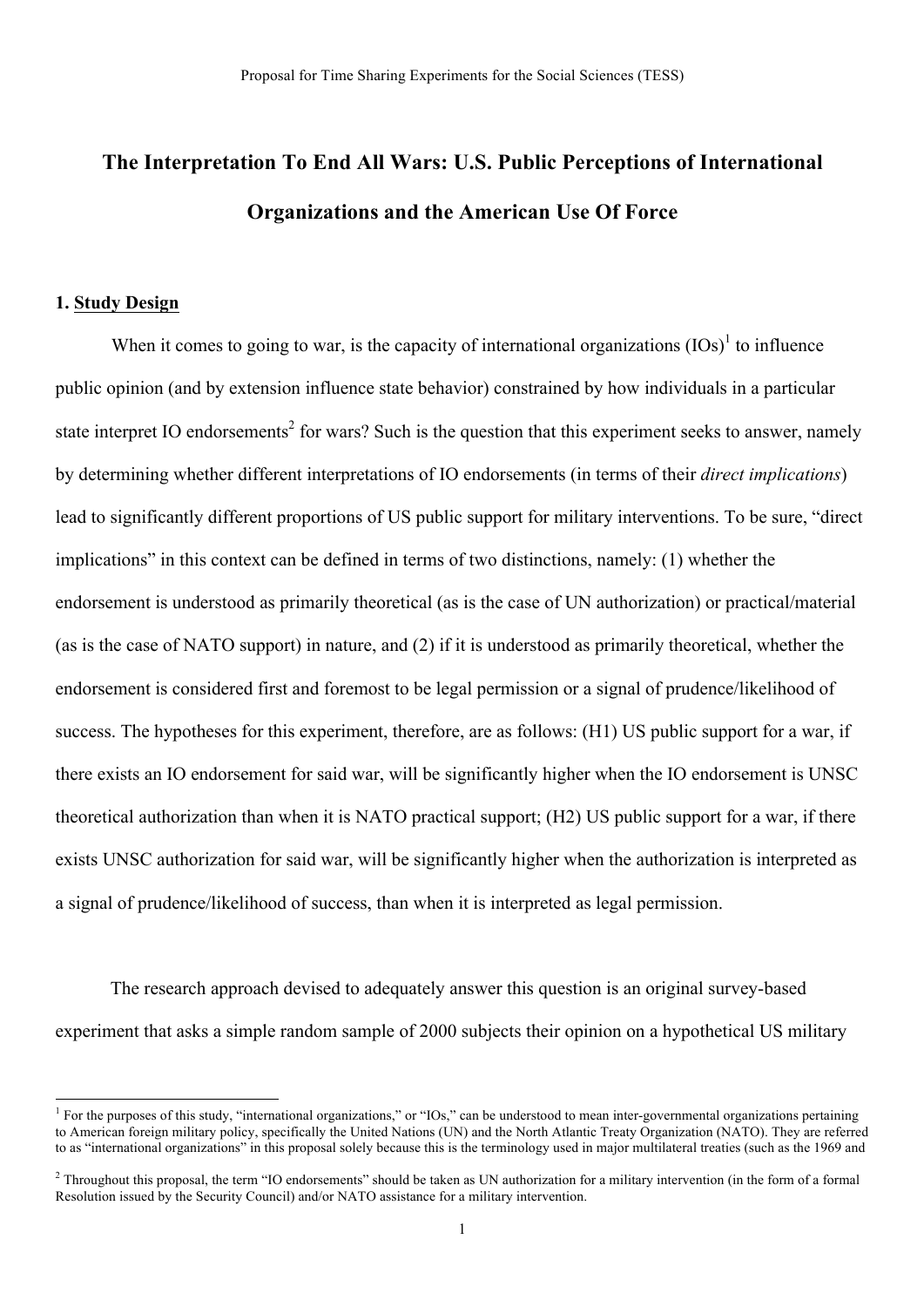intervention in a foreign country. There are four slightly different versions of the survey  $(A, B, C \text{ and } D)^3$ , which will each be randomly administered to 500 respondents, thereby dividing them into one control group and three treatment groups (C1, T1, T2, and T3, respectively). However, respondents will not be aware that there are other versions of the survey aside from theirs, so that the study is blind and they do not know whether they are receiving the treatment or the control, nor do they know what treatment they are receiving.

The surveys all prompt the respondents with the same initial scenario, whereby the President of the United States (who is no longer Barack Obama) has decided to intervene militarily in a foreign country ("country X") of which the respondent has no prior knowledge. Similarly, the respondent only knows that the President deems it necessary to follow this path of action, (s) he does not know anything about the motive of the intervention. By not specifying any details about the President or the aggressor country in the scenario, the experimental design helps prevent any pre-conceived ideas that respondents might have (about Obama or other countries) from influencing their answer. Further, by instructing the respondent to assume that (s) he knows nothing about the President's motive for using force in this scenario, the survey controls for ethical considerations regarding the ends of the intervention. All three of these factors indeed do affect public opinion on wars in reality, but in the context of this experiment they are extraneous variables that are not of interest and influence the outcome of the study.

The subsequent section of each survey contains a manipulation of the IO endorsement involved: survey A (group C1) does not mention anything about authorization from any IOs, survey B (group T1) tells respondents that there is UNSC authorization for the intervention whereby the UNSC authorization strictly and exclusively implies that the intervention is *legal*, survey C (group T2) tells respondents that there is UNSC authorization for the intervention, whereby the UNSC authorization strictly and exclusively implies the that the intervention is *prudent* or *likely to succeed*, and survey D (group T3) tells respondents that there is NATO support for the intervention, whereby the NATO support strictly and exclusively implies that other

<sup>!!!!!!!!!!!!!!!!!!!!!!!!!!!!!!!!!!!!!!!!!!!!!!!!!!!!!!!</sup> <sup>3</sup> See surveys A, B, C and D in Appendix 2.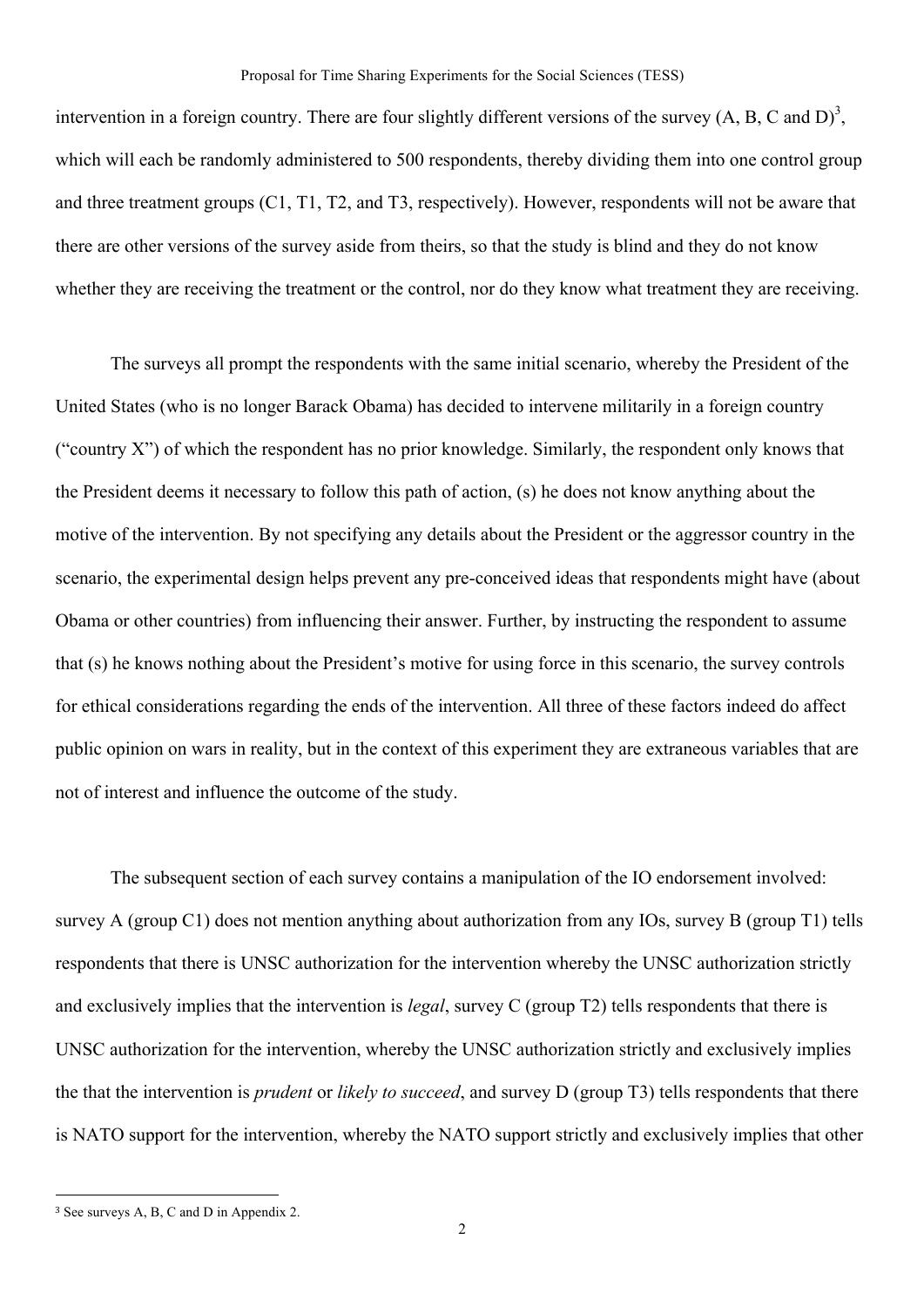#### Proposal for Time Sharing Experiments for the Social Sciences (TESS)

member states of NATO will provide *material aid* (i.e. troops, weapons…etc.) for the war. Once these scenes have been set, each respondent is asked whether they would support the intervention or not, with five possible answer choices to select from (strongly support; support; indifferent/unsure; oppose; strongly oppose), and the number of respondents who select each answer will be recorded for every group<sup>4</sup>, both as a raw number and as a proportion of the total respondents in that particular treatment group. The purpose of the three treatments is to allow for the statistical testing of both hypotheses: H1 can be tested by finding the average values of T1 and T2 for each answer choice, and subsequently comparing each value to that of T3 for the given answer choice. H2 can be tested by comparing the values of T1 and T2 across each answer choice. The specific statistical methods employed in this analysis will be determined upon completion of the data collection activities, so as to select the optimal statistical test for the particular characteristics of the data distribution(s).

A sample size of 2000 respondents is the requested for this study because it is the largest sample size permitted for surveys of this length. Large sample sizes are desirable because they decrease the margin of error, in this case, for example, to approximately 4.5% for the values of the proportions of each group, and to approximately 3.1% for the values of the aggregated proportions of two groups (while under simple random sampling and a 95% confidence level<sup>5</sup>). In other words, using the values of the sample proportions, this sample size allows for a relatively precise and nonetheless accurate estimate of the corresponding true population proportions.

## **2. Significance of Expected Outcomes**

!!!!!!!!!!!!!!!!!!!!!!!!!!!!!!!!!!!!!!!!!!!!!!!!!!!!!!!

The findings of this study will be of value both in the field of international relations and across other disciplines. In terms of international relations theory, it will yield a more comprehensive understanding of the mechanism through which international organizations affect public opinion (and by extension affect state

 $4$  For a graphic representation of the experimental design, see Table 1 in Appendix 1 of this document.

 $5$  The margin of error for this sample size was obtained from Table 4.1 in Gideon (2005).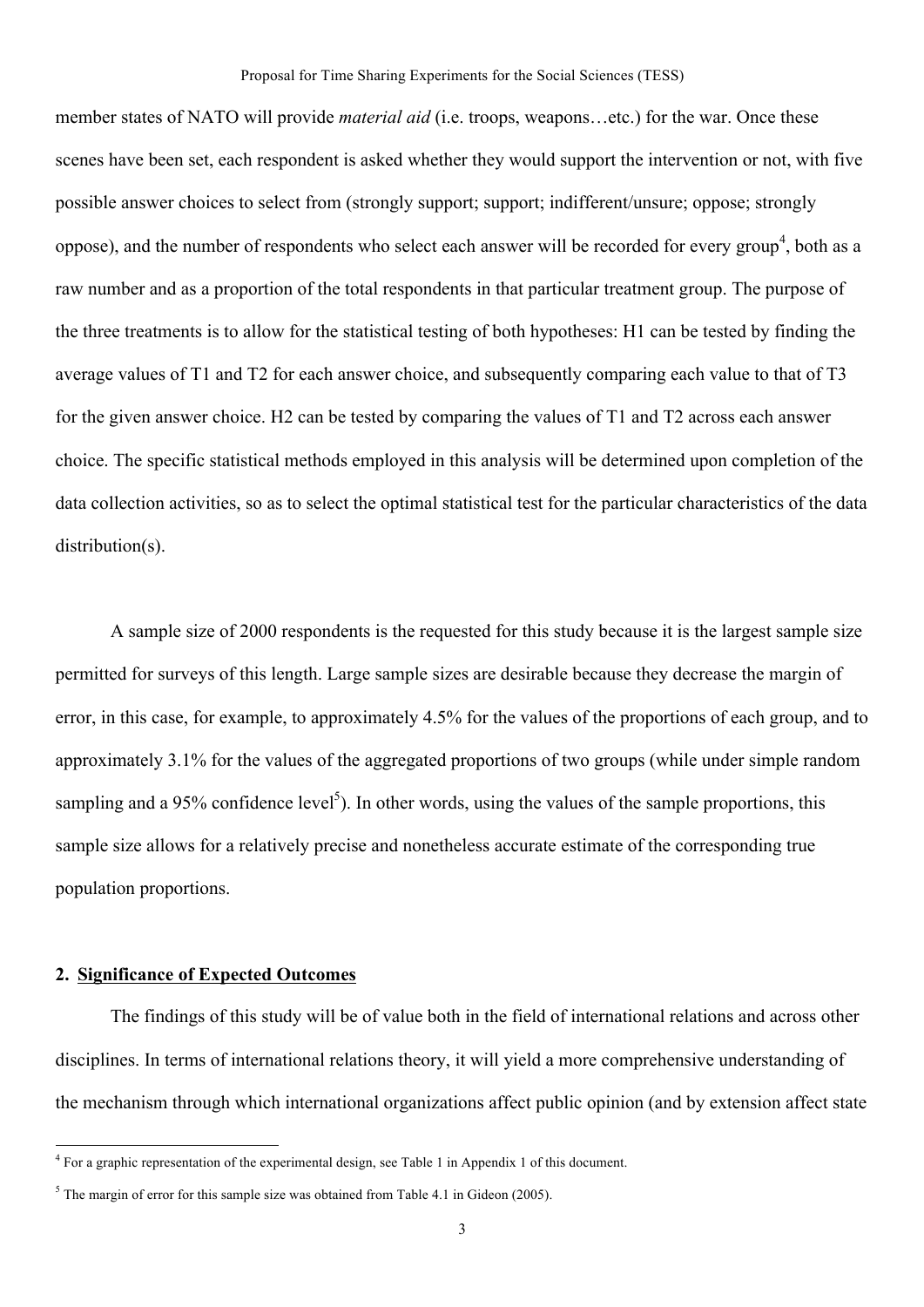#### Proposal for Time Sharing Experiments for the Social Sciences (TESS)

behavior), thereby contributing to the new and important line of research that explores the indirect channels by which IOs influence state actors. The contribution(s) that will be made by experiment are especially valuable to this branch of scholarship on the role of IOs in global politics, because the vast majority of literature on the influence of IOs on state leaders through indirect pathways of public opinion is based on observational study designs with macro-level data,<sup>6</sup> therefore limiting its conclusions to theoretical speculation, since only experiments can show causal connections between two variables.

While theoretical work of this kind began appearing as early as 2004, only in 2011 were these theories tested for the first time and was the mechanism by which IOs impose costs and benefits on state leaders first documented<sup>7</sup>. Since this investigation involves an experimental study design and original microlevel data, its outcomes will constitute an important advance for this branch of IR scholarship: it will significantly illuminate *how* IOs indirectly influence leaders through public opinion, not just by answering the causal research question proposed, but also by testing the validity of existing theories $\delta$ .

The results of this study will also be significant in a practical sense. On a larger scale, it will indicate whether the US public is more responsive to material or theoretical cues from international organizations when forming opinions foreign military action. As the world's largest military power, the United States has proven hard for IOs to restrict in the past: a particularly salient example of this is the Iraq war of 2003, when the US carried out a military intervention in Iraq without having UNSC authorization. Since the purpose of NATO is collective security, and as a regional IO it is subject to the authority of the UN (a global IO), the instances when the UN, whose purpose is peacekeeping, fails to prevent international conflicts in this way, are all the more harmful for its legitimacy and efficiency in its operations.

!!!!!!!!!!!!!!!!!!!!!!!!!!!!!!!!!!!!!!!!!!!!!!!!!!!!!!!

 $6$  Macro-level (or aggregate) data can be defined as survey or census data in which the unit of observation is compiled statistics (such as a mean or a proportion). Micro-level (or individual-level) data, in contrast, is census or survey data where the unit of observation is the individual, and information is recorded about each individual.

 $^7$  This advance was made by Grieco et al. (2011), but has not been furthered in the research-based literature written thereafter. There is still a gap in the causal explanations of how IOs use the mechanism of domestic politics to influence state behavior.

<sup>&</sup>lt;sup>8</sup> For example, Chapman (2004) argues that the public values theoretical UNSC authorization over actual burden-sharing advantages. This experiment will test Chapman's theory: if the results reflect a significantly higher level of public support for the intervention within group T2 than within group T3, Chapman's logic will be fortified.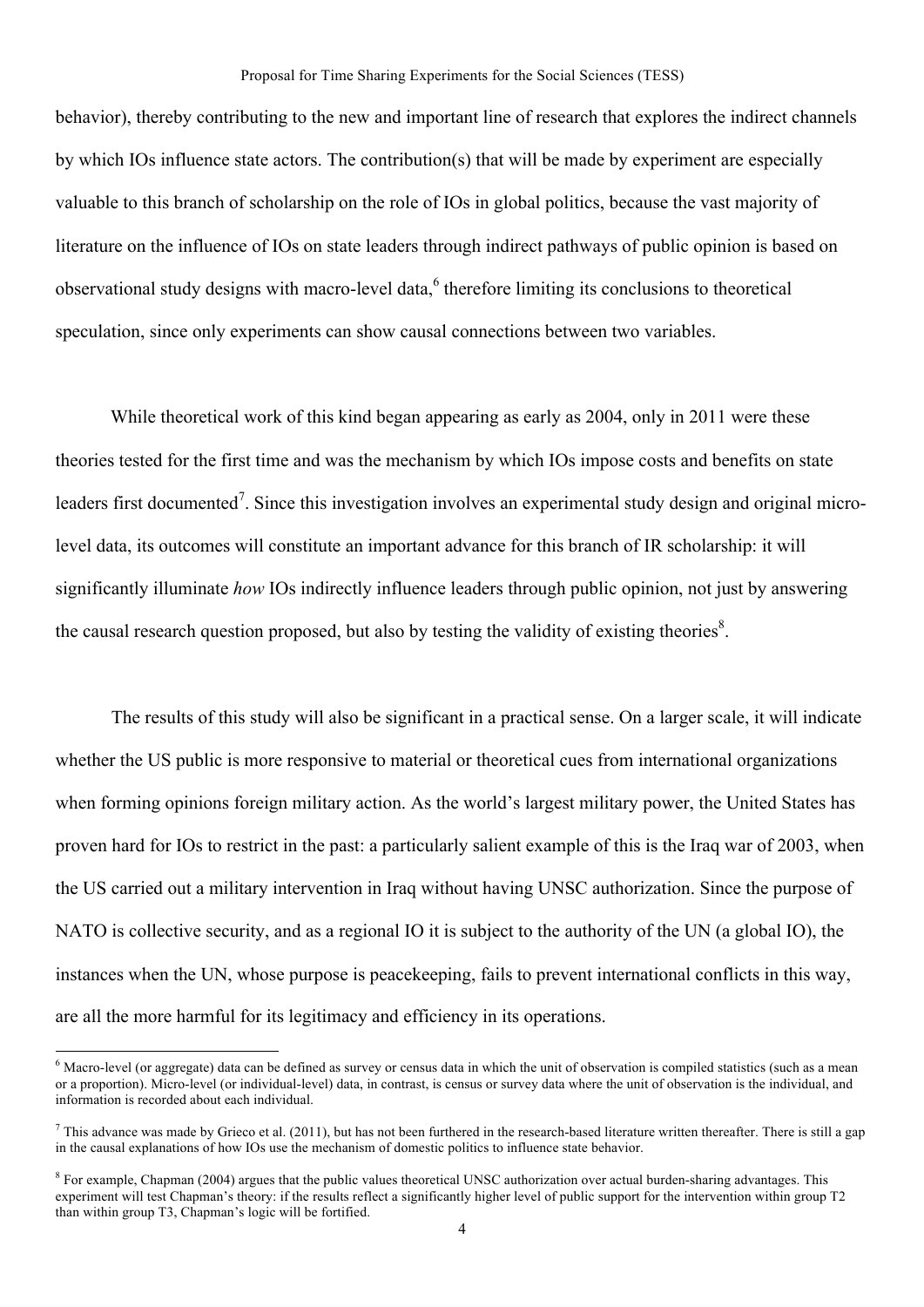Hence, understanding the respective effectiveness of theoretical and practical cues, and of legality vs. prudence cues, in their curbing of US public opinion illuminates a new potential pathway for the UN to be more successful in containing US use of military force, namely by fixing the ambiguity in its Charter regarding UNSC authorization for military interventions and instead providing a specific definition of these endorsements as being those that sway public opinion more. Because the UN contains so many agencies and programs (the list of issues on which the UN takes action is extremely extensive, encompassing everything from climate change to gender equality and health) the information provided by the findings of this study, in illustrating ways to improve the efficiency and therefore reduce the cost of UN peacekeeping efforts, will increase the amount of resources available to other agencies and programs that are central in other academic disciplines, such as the International Monetary Fund or the World Health Organization.

The experiment will also offer an indication of what individuals value most when making decisions of large scale and importance, such as going to war against another country or not. Said insights will be of particular benefit for individuals in the disciplines of psychology and sociology, since they will deepen existing understandings of the reasoning processes and institutional structures that govern individual decision-making and social behavior. Further research can expand the scope and value of this project by carrying out the same experiment on audiences of other countries that are UNSC permanent members and important NATO members, for example the UK, and then compare the results to the ones obtained by this study of American individuals. As indicated by the current immigration crisis in Europe, caused by refugees fleeing international wars, the detrimental effects of military conflicts extend far beyond the scope of any single scientific discipline or physical territory, and thus so will the findings of this study on how to prevent these better.

5